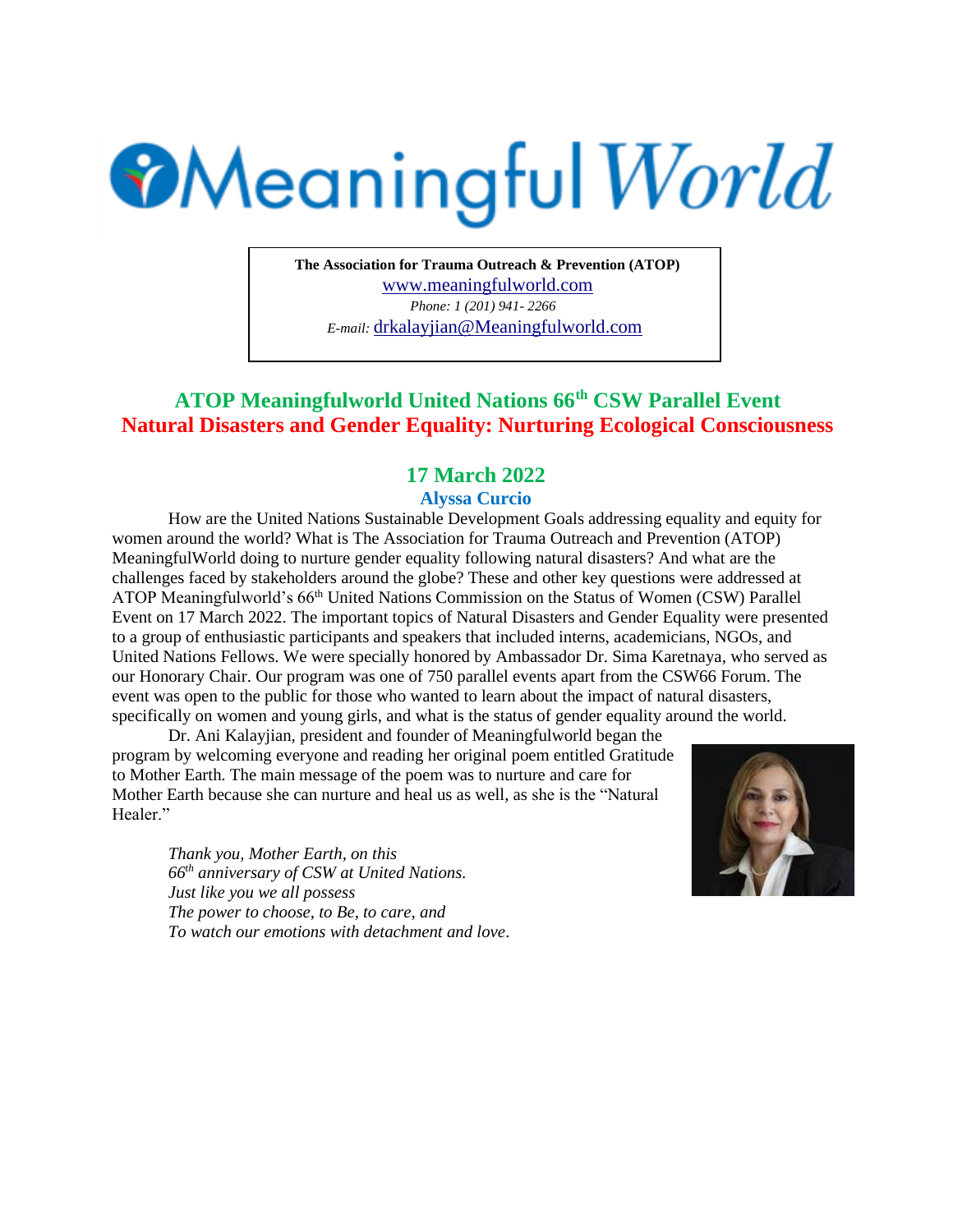Invocation followed led by Ms. Frances Edward, who is the chair of the Spiritual Caucus at the United Nations. Ms. Edward's meditation invited participants to be mindful of our physical connection to Mother Earth while opening our hearts and minds.

Dr. Kalayjian introduced our Honorary Chair, Ambassador Dr. Sima Karetnaya, who is a US Ambassador of Health and Global Peace in the world's Global Peace Chain. Ambassador Karetnaya opened her presentation discussing the present war between Ukraine and Russia, and how living in a time of war has an immediate impact on women and young girls of Ukraine. She stressed the importance of teaching young girls to be independent by helping them understand different cultures, genders, and how to be sensitive to each other's differences. In order to see changes in gender inequalities, young girls must be educated in numerous aspects of life such as the biological phases of life induced by changing hormones. Ambassador Karetnaya stated that "girls bear life into the world", and because of this are subjected to hormone imbalances that many around the world are unprepared for because of a lack of education. She believes that to have more equality, young girls must be educated properly to empower themselves, their families, and other women around them.

The first invited speaker was Professor Frances Boulon, a school psychologist and Coordinator of International Relations for Asociación de Psicología de Puerto Rico. Dr. Boulon discussed the natural disasters devastating Puerto Rico, such as hurricanes and other natural disasters. In Puerto Rico, backto-back hurricanes and the ongoing pandemic have caused citizens to feel compounded trauma that is a huge challenge. During times of natural disasters, the education of young students is impacted as schools were shut down for long periods of time, which hindered the continuity of learning. However, during these hard times, female leadership has shown great resilience and it is so important to continue to support women in leadership. Dr. Boulon emphasized the importance of preserving natural resources and approaching all aspects of life with new strategies to really see change in a world still suffering.

Ufra Mir was the next speaker from Kashmir, who discussed the challenges of being in a crisis

zone and how these crises like natural disasters affect women. Ms. Mir is the founder of the International Center for Peace Psychology which focuses on how knowledge in psychology is needed when dealing with trauma. She uses Kashmir as an example of a country in crisis in terms of gender equality because armed conflicts produce more sexual and gender-based violence against women. The stigma in Kashmir (as well as in other countries) is that if women go to psychotherapy, they must be crazy, which is why so many women avoid professional support. Ms. Mir's organization provides interventions and training for people in need of psychological help. She believes that preparation and empowerment are necessary for gender equality.

Our Vice President Andrew Dolinar was the next to speak about all the amazing work Meaningfulworld has accomplished in 33 years in relation to natural disasters and gender equality. He emphasized how individual healing allows for us to make changes in others around us which then impacts the world. Mr. Dolinar expressed that change can occur with healing and education, research and publications, policy revisions, and UN advocacy. To nurture this change, ATOP uses a 7-step Integrative Healing Model nurturing empathy and Emotional Intelligence. Mr. Dolinar explained how the main







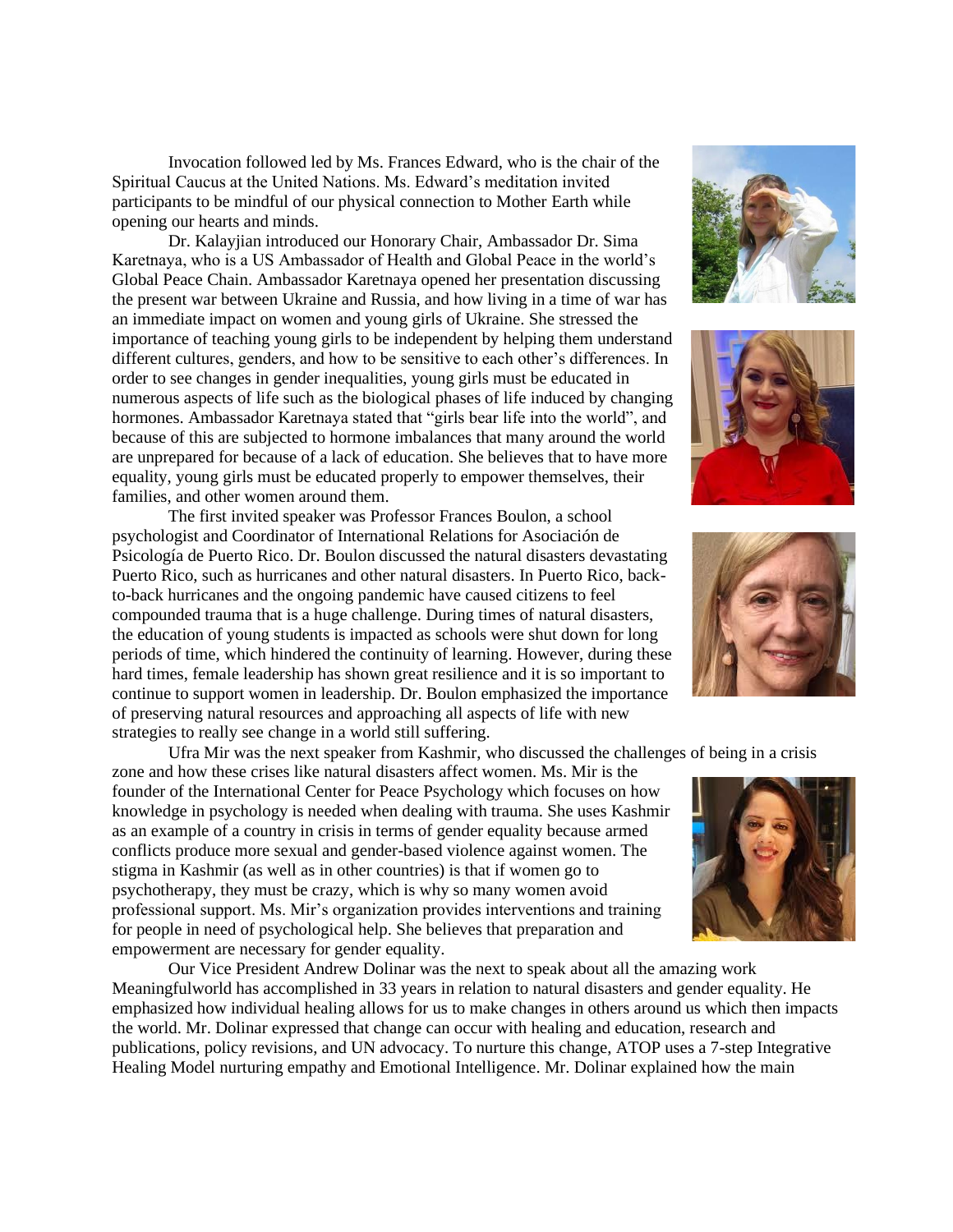problem of gender post-natural disasters are disparities in education. Since education is the first to be sacrificed, power differentials affecting resource allocations follow with multiple cultural restrictions. Finally, he discussed the importance of men and boys becoming educated on gender issues and becoming enthusiastic advocates for gender equality.

The next speaker was Ms. Maria Quezada, who is a social entrepreneur in Guatemala with the goal of accessing new models of education while using technology. Ms. Quezada expressed that, "everyone wants to go to school, but there are not enough schools", which is a problem in many countries. In Guatemala, most adolescents do not even graduate from high school. The major issues in Guatemala are that most students who do make it to high school lack basic reading and math skills. Her goal is to create remedial programs for these high school students using technology. Ms. Quezada believes that teaching should stray from the curriculum and cater to the individual needs, adapting the system and meeting the children where they are.

Mr. William Miller followed with a convocation. Mr. Miller has been facilitating meditation groups since 2009 and has conducted numerous workshops. He led the meeting in a closing meditation that brought uplifting peace to our audience.

In conclusion, a lively Q & A took place. Dr. Kalayjian encouraged everyone to take positive action by sharing the conference with our family and friends through social media.

> To learn more about future events and programs, kindly visit www.meaningfulworld.com.







Founded in 1990, the Association for Trauma Outreach & Prevention (ATOP) Meaningfulworld, a charitable organization affiliated with the United Nations Dept. of Public Information, has achieved international recognition as a leader in training humanitarian outreach professionals as well as responding to two and a half decades of global and local disasters. ATOP is committed to health, justice, peace, transformation and global education promoting state-of-the-art scientific theory on peace, forgiveness, consciousness research, internship, and the development of technical skills to train mental health professionals, teachers, psychologists, art therapists, nutritionists, alternative medicine practitioners, clergy, nurses, mediators, interfaith ministers, and laypersons committed to service of the self and humanity. Meaningfulworld Humanitarian Outreach Teams have helped rehabilitate survivors from over 48 countries and 26 states in the USA, making a daily difference in people's lives and helping to transform tragedy and trauma into healing and meaning-making through post-trauma growth, resilience, emotional intelligence, mindfulness, mind-body-eco-spirit health, visionary leadership, empowerment, artful collaborations, and establishing Peace & Forgiveness Gardens to create a new and Meaningfulworld view. We work locally and globally in Africa, Asia, the Caribbean, Europe, the Middle East, The Caucuses, Europe, and South and North America.

**Our Motto: When one helps another, BOTH become stronger**